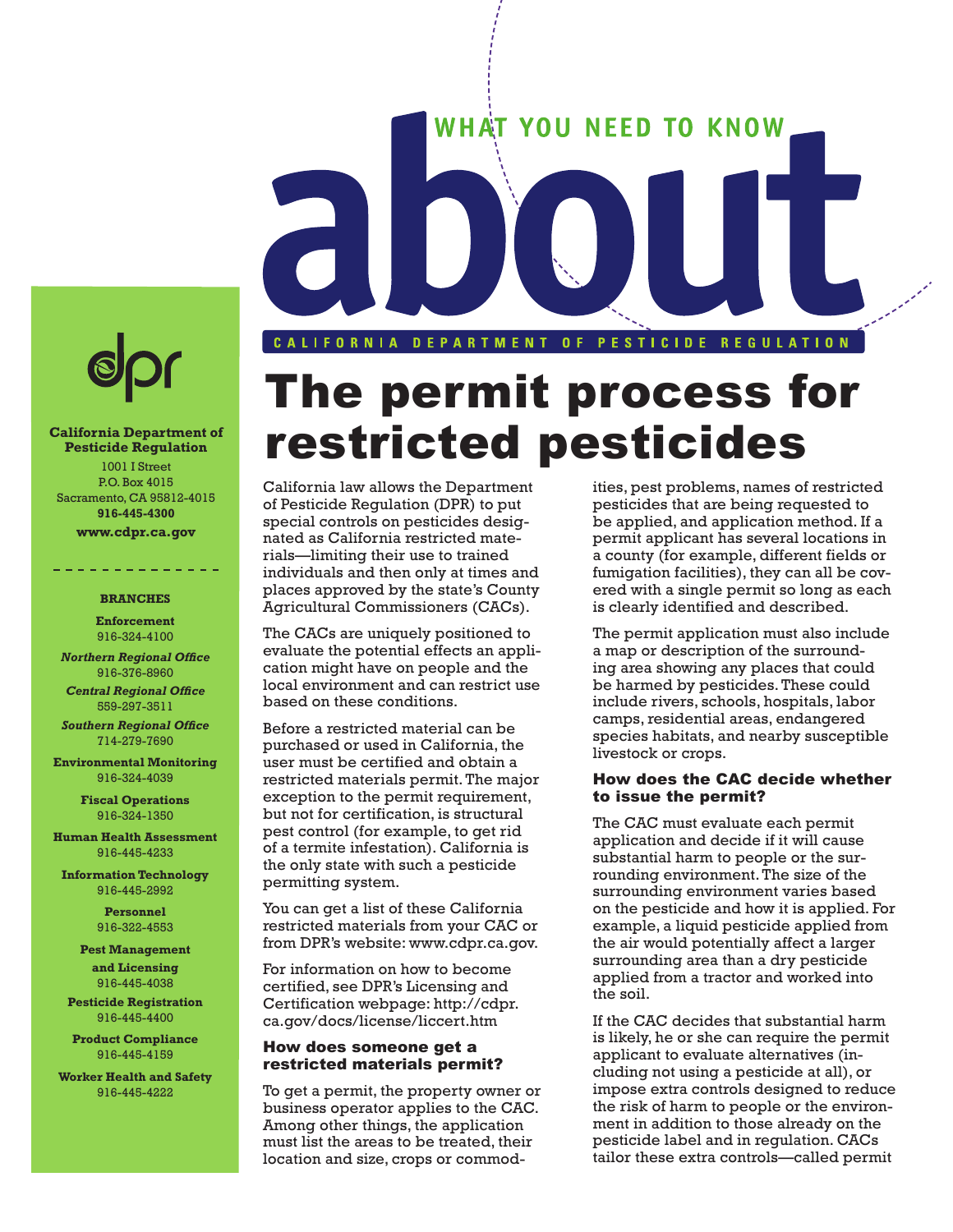# More information about the state's permit process

conditions—based on their local knowledge of the application site. If the CAC determines the risk cannot be reduced to the point where safe use is possible, he or she will deny the permit application.

# Can the CAC deny a request for a permit?

Yes. In fact, the CAC must deny a permit application if he or she concludes that use of the pesticide may harm people or the environment and no restrictions are available to mitigate that harm.

Even after granting a permit, the CAC can cancel it if new information justifies such an action.

Users of restricted materials must have permits so CACs can evaluate the effects an application might have on people and the environment before the pesticide is used.

# Why doesn't the permit application show the date the pesticide will be used?

The restricted material permit process involves two steps. The CAC must approve both the place and date of pesticide treatment. Because the place doesn't change, it is included in the permit application with the names of the restricted pesticides the permittee may use. Since permits are typically issued for a year and it is not possible (or desirable) to schedule pesticide treatments months in advance, applicants must let the CAC know each time they plan to use any of the restricted materials on their permit. They do this by filing a "Notice of Intent to Apply a Restricted Material," usually referred to as a "Notice of Intent" or "NOI." The NOI is the second part of the permit. The applicator or permittee must send the notice to the CAC at least 24 hours before the scheduled treatment. The notice must describe the specific site to be treated and the pesticides to be applied.

Sometimes applications have to be postponed due to weather, or failure of application equipment. The applicator has up to four days after the planned

date (the date on the notice) to begin the application. If the pesticide application is not started in four days, a new Notice of Intent must be filed.

In cases where pesticide applications are going on regularly—such as in commodity fumigation facilities, plant nurseries, or along roads—applicators may file a pesticide treatment schedule instead of a Notice of Intent. Schedules must be approved by the CAC in writing, attached to the permit, and updated when any changes occur.

# How do I find out about permits issued in my area?

You can get copies of restricted material permits and Notices of Intent from the local CAC's office. Counties have varying procedures for requesting the information, and may charge a fee for copying.

Keep in mind, most pesticides used in agriculture are NOT restricted materials. If a material is not restricted, farmers do not need a permit to use it. Also, no permits are required for pesticides used to manage pests in buildings.

# Can I appeal the CAC's decision?

You can appeal a permit decision if you are a "directly affected" person living or working near the pesticide application site.

# What steps are there in filing an appeal?

Your appeal must be in writing and must include:

- Location of the property.
- Name of the pesticide.

• Name and address of the property operator.

• Location of people, property or areas that would be affected by the application.

• The reasons you want a review and what actions you want the CAC's office to take.

The CAC will respond to your appeal in writing within 10 days or as soon as

Users of restricted materials must have permits so County **Agricultural Commissioners** can evaluate the effects an application might have on people and the environment before the pesticide is used.